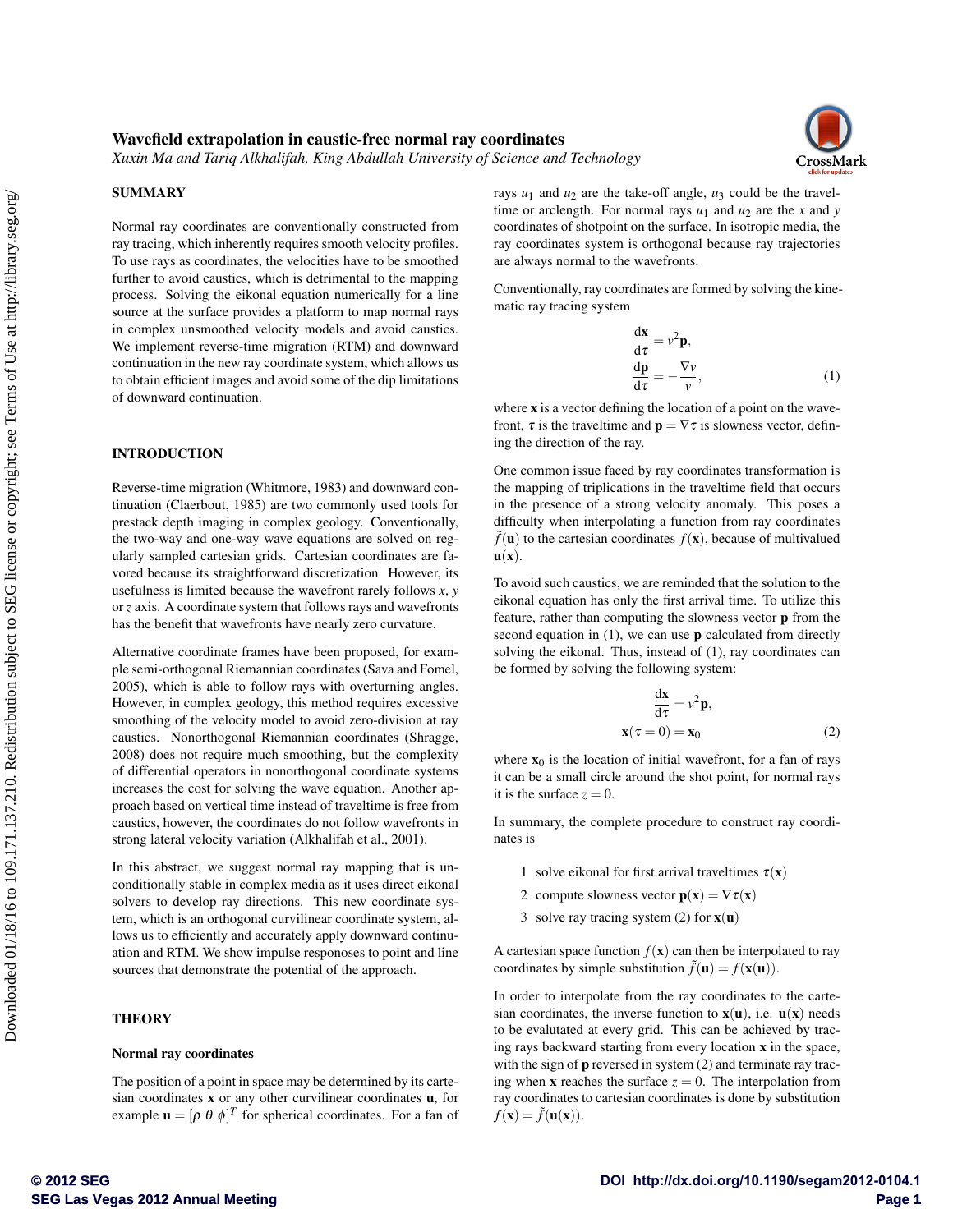#### Application to the acoustic wave equation

The acoustic wave equation, casted as a set of first order linear partial differential equations, is given by

$$
\rho \frac{\partial w_i}{\partial t} = -\frac{\partial p}{\partial x_i} \quad (i = 1, 2, 3),
$$

$$
\frac{\partial p}{\partial t} = -k \sum_{i=1}^3 \frac{\partial w_i}{\partial x_i},
$$
(3)

where *p* is the stress and **w** is the particle velocity,  $\rho$  is the mass density and *k* is the bulk modulus.

In an orthogonal curvilinear coordinate system u, the gradient and divergence operators are (Riley et al., 2006)

$$
\frac{\partial \phi}{\partial x_i} = \frac{1}{h_i} \frac{\partial \phi}{\partial u_i} \quad (i = 1, 2, 3),
$$
  

$$
\sum_{i=1}^3 \frac{\partial \phi_i}{\partial x_i} = \frac{1}{\prod_{i=1}^3 h_i} \sum_{i=1}^3 \frac{\partial}{\partial u_i} \left( \prod_{j \neq i} h_j \phi_i \right), \tag{4}
$$

where  $h_i = |\partial \mathbf{x}/\partial u_i|$  is a scale factor such that  $\mathbf{e}_i = h_i^{-1} \partial \mathbf{x}/\partial u_i$ is a unit vector everywhere tangential to coordinate *ui* .

Substituting Equations (4) into Equation (3) yields the raycoordinate acoustic wave equation

$$
\rho \frac{\partial w_i}{\partial t} = -\frac{1}{h_i} \frac{\partial p}{\partial u_i} \quad (i = 1, 2, 3),
$$

$$
\frac{\partial p}{\partial t} = -\frac{k}{\prod_{i=1}^3 h_i} \sum_{i=1}^3 \frac{\partial}{\partial u_i} \left( \prod_{j \neq i}^3 h_j w_i \right). \tag{5}
$$

The second-order scalar wave equation is often used for imaging purposes

$$
\frac{1}{v^2} \frac{\partial^2 p}{\partial t^2} = \sum_{i=1}^3 \frac{\partial^2 p}{\partial x_i^2},\tag{6}
$$

where  $v = \sqrt{k/\rho}$  is P-wave velocity.

By combining the two equations in (4), the Laplacian operator in the orthogonal curvilinear coordinate  $\bf{u}$  is

$$
\sum_{i=1}^{3} \frac{\partial^2 \phi}{\partial x_i^2} = \frac{1}{\prod_{i=1}^{3} h_i} \sum_{i=1}^{3} \frac{\partial}{\partial u_i} \left( \frac{\prod_{j \neq i} h_j}{h_i} \frac{\partial \phi}{\partial u_i} \right)
$$

$$
\approx \sum_{i=1}^{3} \frac{1}{h_i^2} \frac{\partial^2 \phi}{\partial u_i^2}.
$$
(7)

The approximation in the second line is justified by the fact that odd-order terms in a second-order evolution PDE are diffusive rather than dispersive (Courant and Hilbert, 1989). Thus by dropping the first order terms in this equation the solution retains kinematically correct. Substitute (7) into Equation (6) gives the ray-coordinate two-way wave equation.

$$
\frac{1}{v^2}\frac{\partial^2 p}{\partial t^2} = \sum_{i=1}^3 \frac{1}{h_i^2} \frac{\partial^2 p}{\partial u_i^2}.
$$
 (8)

In the special case when velocity is homogeneous, the normal ray coordinate **u** becomes cartesian coordinate **x**,  $h_i =$ 

 $|\partial \mathbf{x}/\partial x_i| = 1$  (*i* = 1,2,3), it is easy to verify that equation (8) reduces to Equation (6).

For example, in two-dimensional space, rays initiated from a line source may be specified by its components shotpoint  $u_1 = s$  and traveltime  $u_3 = \tau$ , in which the scale factors are computed using

$$
h_{s} = \left| \frac{\partial \mathbf{x}}{\partial s} \right| = \sqrt{\left( \frac{\partial x}{\partial s} \right)^{2} + \left( \frac{\partial z}{\partial s} \right)^{2}},
$$

$$
h_{\tau} = \left| \frac{\partial \mathbf{x}}{\partial \tau} \right| = \sqrt{\left( \frac{\partial x}{\partial \tau} \right)^{2} + \left( \frac{\partial z}{\partial \tau} \right)^{2}},
$$
(9)

for the corresponding wave equation:

$$
\frac{1}{v^2}\frac{\partial^2 p}{\partial t^2} = \frac{1}{h_s^2}\frac{\partial^2 p}{\partial s^2} + \frac{1}{h_\tau^2}\frac{\partial^2 p}{\partial \tau^2}.
$$
 (10)

#### Downward continuation equation

The dispersion relation related to equation (8) is obtained by Fourier transforming it in space and time as follows

$$
\frac{\omega^2}{v^2} = \sum_{i=1}^3 \frac{k_i^2}{h_i^2}.
$$
 (11)

For downward continuation, we can extract the vertical wavenumber

$$
k_3 = \pm \frac{\omega h_3}{v} \sqrt{1 - \sum_{i=1}^2 \frac{v^2 k_i^2}{\omega^2 h_i^2}},
$$
 (12)

with  $+$  for upgoing waves and  $-$  for downgoing waves. In the two-dimensional space, the  $\omega - k$  downward continuation is

$$
k_{\tau} = \pm \frac{\omega h_{\tau}}{v} \sqrt{1 - \frac{v^2 k_s^2}{\omega^2 h_s^2}},
$$
\n(13)

and  $\omega - x$  downward continuation with, for example, a 15<sup>°</sup> approximation

$$
k_{\tau} = \pm \frac{\omega h_{\tau}}{v} \left( 1 + \frac{v^2}{2\omega^2 h_s^2} \frac{\partial^2}{\partial x^2} \right). \tag{14}
$$

When  $h_s = h_\tau = 1$  this equation becomes the cartesian domain 15<sup>°</sup> paraxial wave equation (Claerbout, 1985).

Mixed domain extrapolators may be derived in a similar fashion. For example, the split-step Fourier migration,  $k_z$  can be found using a first-order Taylor expansion about reference slowness  $s_0 = 1/v_0$ , and thus, the reference scale factors  $h_{s0}$  and  $h_{\tau0}$ 

$$
k_{\tau} \approx \pm h_{\tau 0} \sqrt{\omega^2 s_0^2 - \frac{k_s^2}{h_{s0}^2}} + \omega h_{\tau 0} \Delta s + \omega s_0 \Delta h_{\tau} + \frac{k_s^2 h_{\tau 0}}{\omega s_0 h_{s0}^3} \Delta h_s, \quad (15)
$$

which upon setting  $h_s = h_\tau = 1$  and  $\Delta h_s = \Delta h_\tau = 0$  reduces to the cartesian-coordinate split-step Fourier migration (Stoffa et al., 1990). In Equation (15) the first term is  $\omega - k$  domain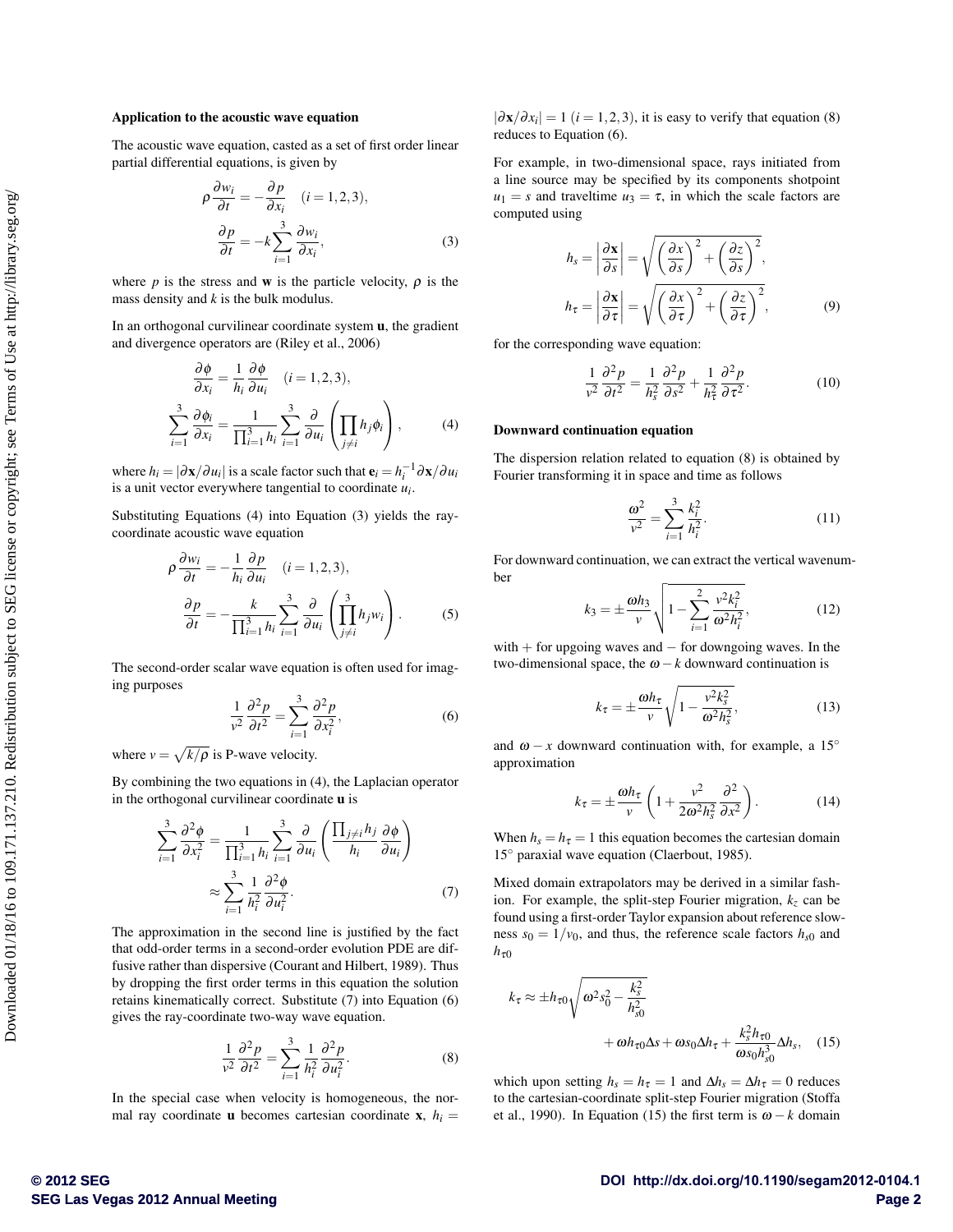phase shift and the other three terms apply  $\omega - x$  domain phase shift. The ∆*hs* term is still has mixed domain dependence. One simplification could be setting  $k_s = 0$  and thus ignore this term (Sava and Fomel, 2005). This could however introduce error to the downward continued wavefield when lateral variation of  $h<sub>s</sub>$  is large.

## EXAMPLES

The presence of a negative anomaly in the velocity causes multi-pathing, and thus triplication of rays and wavefronts. An example of such triplication is illustrated in Figure 1(a) and 1(c), which are computed by the kinematic ray tracing system (1). This could pose a potential difficulty for interpolating from ray coordinates u to cartesian coordinates x, due to multivalued  $\mathbf{u}(\mathbf{x})$  at caustics. By computing rays using eikonalbased ray tracing system (2), such triplications are effectively avoided, because eikonal contains only the first arrival. Our approuch guarantees single valued mapping relations  $x(u)$  and  $u(x)$ . An example of such first arrival rays are plotted in Figures 1(b) and 1(d), in which ray caustics below 1500m depth are eliminated.



Figure 1: A velocity model overlayed by normal rays (a and b) and a fan of rays (c and d). The velocity includes a −750m/sec anomaly with a homogeneous background of 2250m/sec. Rays in (a) and (c) are computed using Equation (1). Rays in (b) and (d) are computed using Equation (2). Ray caustics below  $z = 1500$ m are removed in (b) and (d).

As an example of wavefield extrapolation in ray coordinates, we extrapolate a zero-offset section backward in time and in depth, in both cartesian coordinates and normal ray coordinates, and compare the results. The zero-offset data has horizontal events at 0.44sec, 0.84sec and 1.24sec. The velocity model has a background linear gradient and a negative lens anomaly, as shown in Figure 2(a). Figure 2(b) is the same velocity interpolated to normal ray coordinates, which has horizontal axis of shotpoint *s* and vertical axis of traveltime τ. The wavefield could also be extrapolated in ray coordinates initiated from a point, in which case the horizontal axis is take-off angle.



Figure 2: (a) Velocity model overlayed by normal ray coordinates. The background velocity is  $2100 + 0.025z +$ 0.14*x* m/sec and the lens has a −750m/sec velocity perturbation. (b) The velocity interpolated to the normal ray coordinates.

Figure 3(b) is the image obtained from poststack reverse-time migration in the cartesian domain, using the two-way wave equation (6). In the normal ray coordinates, reverse-time migration is achieved by solving Equation (10). This result is plotted in Figure 3(c). As expected, the reflectors in ray coordinates are flat because the surface  $\tau$  = const is always tangential to first arrival wavefronts. To check consistency of migration in the two domains, the image obtained in normal ray coordinates is interpolated to cartesian coordinates, in Figure 3(d). The agreement between Figure 3(b) and 3(d) verifies the correctness of the ray-coordinates two-way wave equation (10).

Similar to the horizontal events, we computed the impulse response of reverse-time migration in cartesian and normal ray coordinates. The migration images are plotted in Figures 4(b) to 4(d). Again, the two migration images are consistent.

Downward continuation in normal ray coordinates is achieved by solving the corresponding one-way wave equation. In this particular example, we use the split-step Fourier migration de-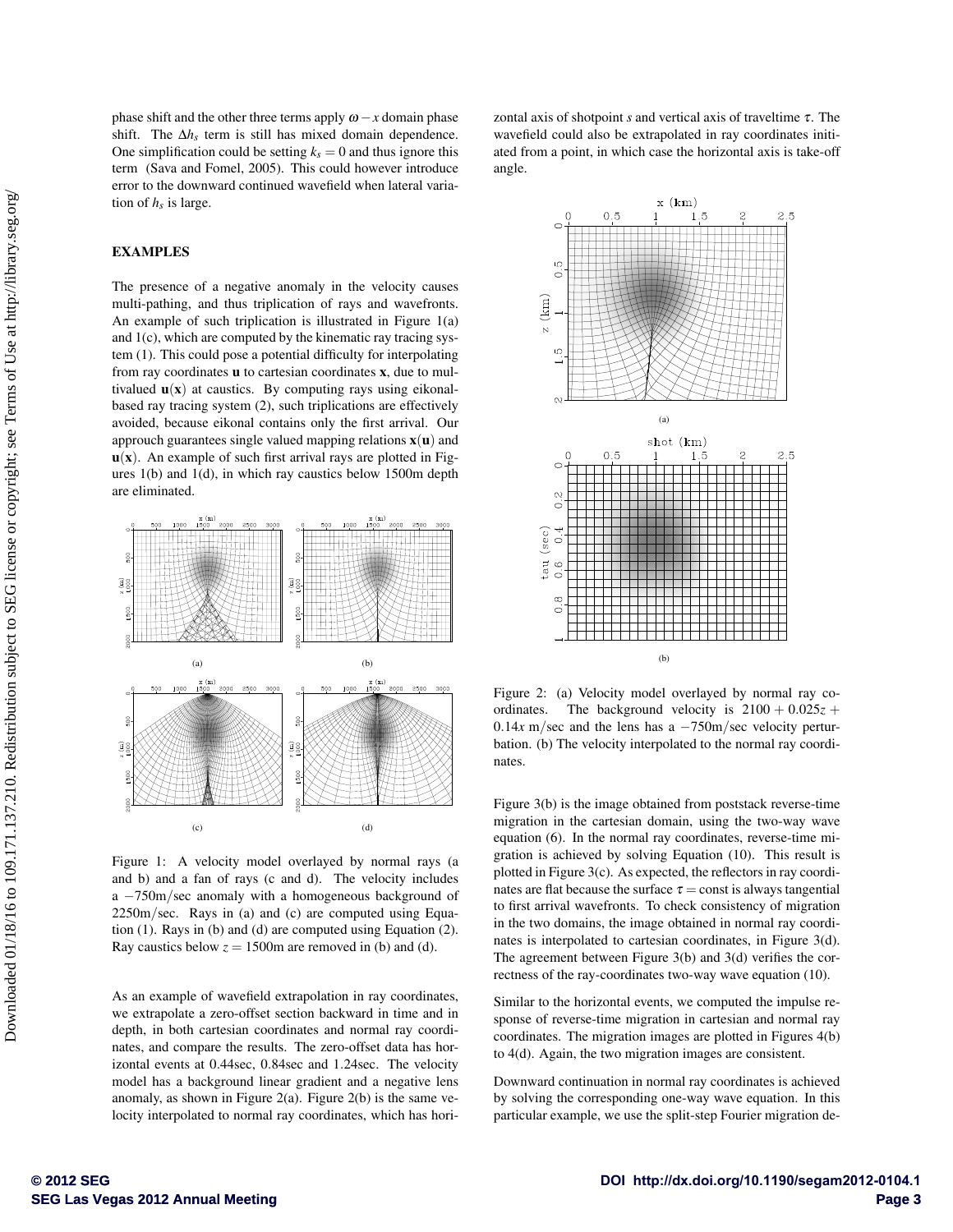

Figure 3: Poststack reverse-time migration. (a) zero-offset data featuring three horizontal events at 0.44sec, 0.84sec and 1.24sec. Migration images obtained in (b) cartesian coordinates and (c) normal ray coordinates. (d) shows the image (b) interpolated to cartesian coordinates.



Figure 4: Impulse response of poststack reverse-time migration. (a) zero-offset data featuring three spikes at 0.44sec, 0.84sec and 1.24sec. Migration images obtained in (b) cartesian coordinates and (c) normal ray coordinates. (d) shows the image (b) interpolated to cartesian coordinates.

scribed by Equation (15). The migration images of the same zero-offset data are plotted in Figure 5(a) for cartesian coordinates and in Figure 5(b) for the ray coordinates result interpolated to cartesian coordinates. The impulse responses of these two migration operators are plotted in Figures 6(a) and 6(b).



Figure 5: Poststack split-step Fourier migration of data in Figure 3(a), showing (a) cartesian coordinates migration image (b) normal ray coordinates migration image interpolated to cartesian coordinates.



Figure 6: Impulse response of poststack split-step Fourier migration, showing (a) cartesian coordinates migration image (b) normal ray coordinates migration image interpolated to cartesian coordinates.

In both Figures 5(b) and 6(b), the discrepancies observed near  $x = 1$  km of the deep reflector is an indication of the error due to  $k<sub>s</sub> = 0$  assumption, as addressed previously with Equation (15).

# **CONCLUSION**

We introduced an approach to construct normal ray coordinates based on first arrival traveltimes. Interpolation between the cartesian coordinates and the ray coordinates are free from caustics. We derived a two-way acoustic equation and one-way downward continuation equations for normal ray coordinates. Using these equation, zero-offset sections are migrated in both cartesian and normal ray coordinates using reverse-time migration and downward continuation. The migration images obtained by reverse-time migration in the cartesian and normal ray coordinates are consistent. Downward continuation in normal ray coordinates less accurate because of ignoring lateral variation of *hs*.

## ACKNOWLEDGEMENTS

We are grateful to KAUST for supporting this research. We thank Anton Duchkov for helpful discussions.